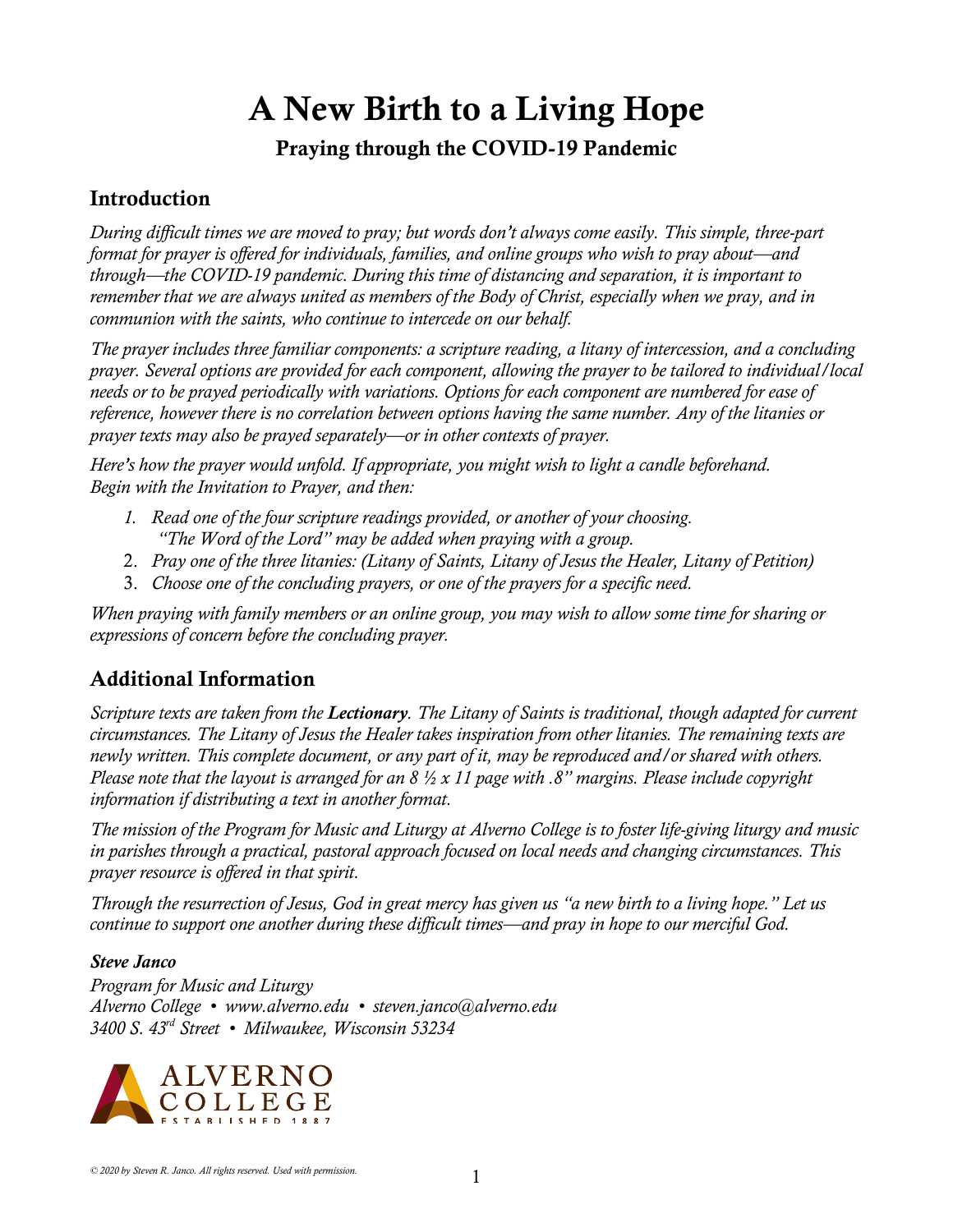# A New Birth to a Living Hope

# Order of Prayer

#### Invitation to Prayer

*(in these or similar words....)*

During times of crisis, in moments of doubt, during periods of isolation, through seasons of uncertainty… we place our trust in our loving God.

Let us open our hearts to God's word. In communion with the saints, in solidarity with the suffering, and united with all people of good will, we pray for all whose lives have been impacted by the COVID-19 pandemic.

My soul is deprived of peace, I have forgotten what happiness is; I tell myself my future is lost, all that I hoped for from the Lord. The thought of my homeless poverty is wormwood and gall; Remembering it over and over leaves my soul downcast within me. But I will call this to mind, as my reason to have hope: The favors of the Lord are not exhausted, his mercies are not spent; They are renewed each morning,

 so great is his faithfulness. My portion is the Lord, says my soul; therefore, will I hope in him.

Good is the Lord to one who waits for him, to the soul that seeks him; It is good to hope in silence

for the saving help of the Lord.

*Readings are taken from Lectionary for Mass, Volume IV, © 2001, 1998, 1992, 1986, 1970, Confraternity of Christian Doctrine. All rights reserved. Used with permission.* 

Scripture 1 *Lamentations 3:7-26*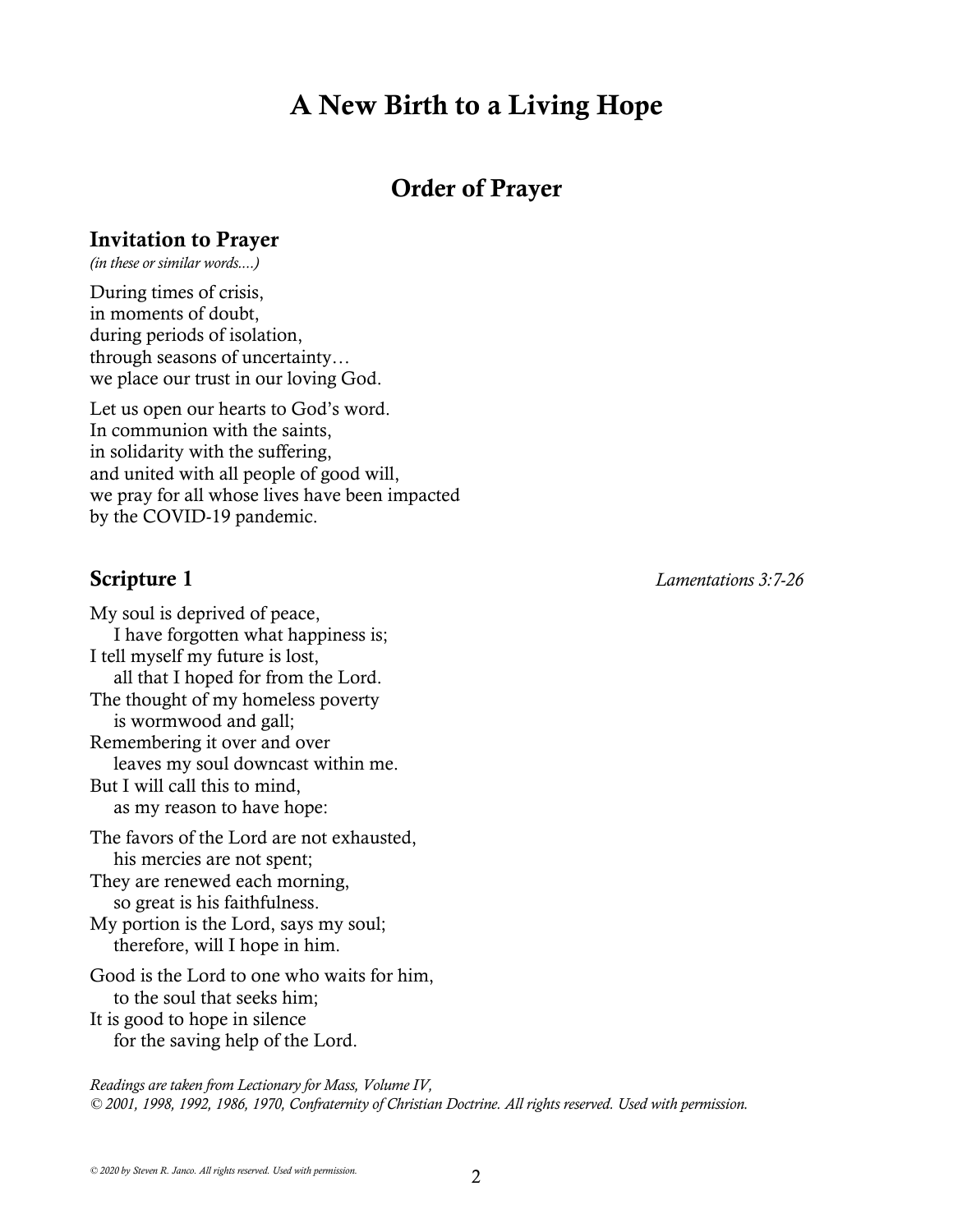Blessed be the God and Father of our Lord Jesus Christ, who in his great mercy gave us a new birth to a living hope through the resurrection of Jesus Christ from the dead, to an inheritance that is imperishable, undefiled, and unfading, kept in heaven for you, who by the power of God are safeguarded through faith, to a salvation that is ready to be revealed in the final time.

In this you rejoice, although now for a little while you may have to suffer through various trials, so that the genuineness of your faith, more precious than gold that is perishable even though tested by fire, may prove to be for praise, glory, and honor as the revelation of Jesus Christ.

Beloved: We know that we have passed from death to life because we love our brothers and sisters. Whoever does *not* love remains in death.

The way we came to know love was that he laid down his life for us; so we ought to lay down *our* lives for our brothers and sisters.

If someone who has worldly means sees a brother or sister in need and refuses to offer compassion, how can the love of God remain in that person?

Children, let us love not in word or speech, but in deed and truth.

# **Scripture 4** *Acts 11:27-30*

In those days some prophets came down from Jerusalem to Antioch, and one of them named Agabus stood up and predicted by the Spirit that there would be a severe famine all over the world, and it happened under Claudius. So the disciples determined that, according to ability, each should send relief to the brothers and sisters who lived in Judea.

This they did.

*Readings are taken from Lectionary for Mass, Volume IV, © 2001, 1998, 1992, 1986, 1970, Confraternity of Christian Doctrine. All rights reserved. Used with permission.*

Scripture 3 *1 John 3: 14,16*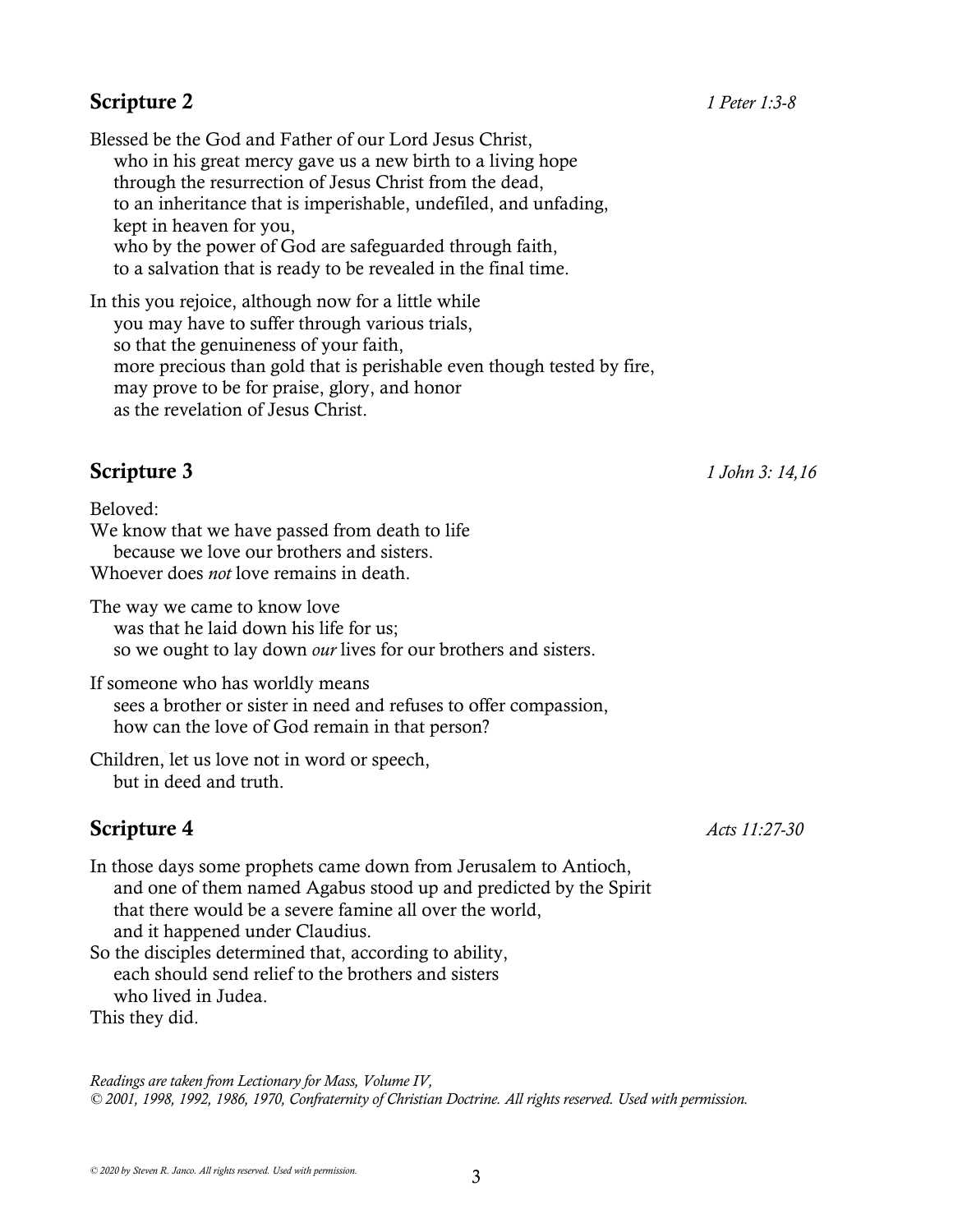# Litany 1 • Jesus, the Healer

| God, Creator of all things,<br>Jesus, Redeemer of the world,<br>Spirit of life and love,<br>Holy Trinity, one God,                                                                                                                                                                                | have mercy on us.<br>have mercy on us.<br>have mercy on us.<br>have mercy on us,                         |
|---------------------------------------------------------------------------------------------------------------------------------------------------------------------------------------------------------------------------------------------------------------------------------------------------|----------------------------------------------------------------------------------------------------------|
| Lamb of God, who take away the sins of the world,<br>Lamb of God, who take away the sins of the world,<br>Lamb of God, who take away the sins of the world,                                                                                                                                       | hear us, O Lord.<br>be near us, O Lord.<br>stay with us, O Lord.                                         |
| Jesus, Word of God,<br>Jesus, Child of Mary,<br>Emmanuel, God-with-us,<br>Jesus, Sacrament of unconditional (or God's) love,<br>Jesus, Good Shepherd,<br>Jesus, Crucified and Risen,<br>Jesus, the Way, the Truth, and the Life,                                                                  | have mercy on us                                                                                         |
| Jesus, Bread of Life,<br>Jesus, Cup of Salvation,<br>Jesus, Manna for exiles,<br>Jesus, Fount of Living Water,<br>Jesus, Bread of Solidarity,<br>Jesus, Food for the Hungry,<br>Jesus, Water for the Thirsty,<br>Jesus, Nourishment for the journey,<br>Jesus, Foretaste of the Heavenly Banquet, | sustain us, O Lord.                                                                                      |
| Jesus, Compassionate Healer,<br>Jesus, Companion of the Sick,<br>Jesus, Source of Transformation,<br>Jesus, Hospitality for the stranger,<br>Jesus, Advocate for the invisible,<br>Jesus, Strength for the weary,<br>Jesus, Rest for the exhausted,<br>Jesus, Comfort for the Dying,              | heal us, O Lord.                                                                                         |
| Jesus, Courage for the fearful,<br>Jesus, Hope for the despairing,<br>Jesus, Shelter in the time of storm,<br>Jesus, Oasis in the desert,<br>Jesus, Light in our darkness,<br>Jesus, Lamp for our feet,<br>Jesus, River of divine mercy,<br>Jesus, Companion through life's journey,              | save us, O Lord.                                                                                         |
| Christ Jesus, Alpha and Omega:<br>Christ Jesus, reigning forever:<br>Christ Jesus, Head of the Body, the Church:<br>Christ Jesus, present with us always:                                                                                                                                         | We adore you, O Christ.<br>We praise you, O Christ.<br>We serve you, O Christ.<br>We love you, O Christ. |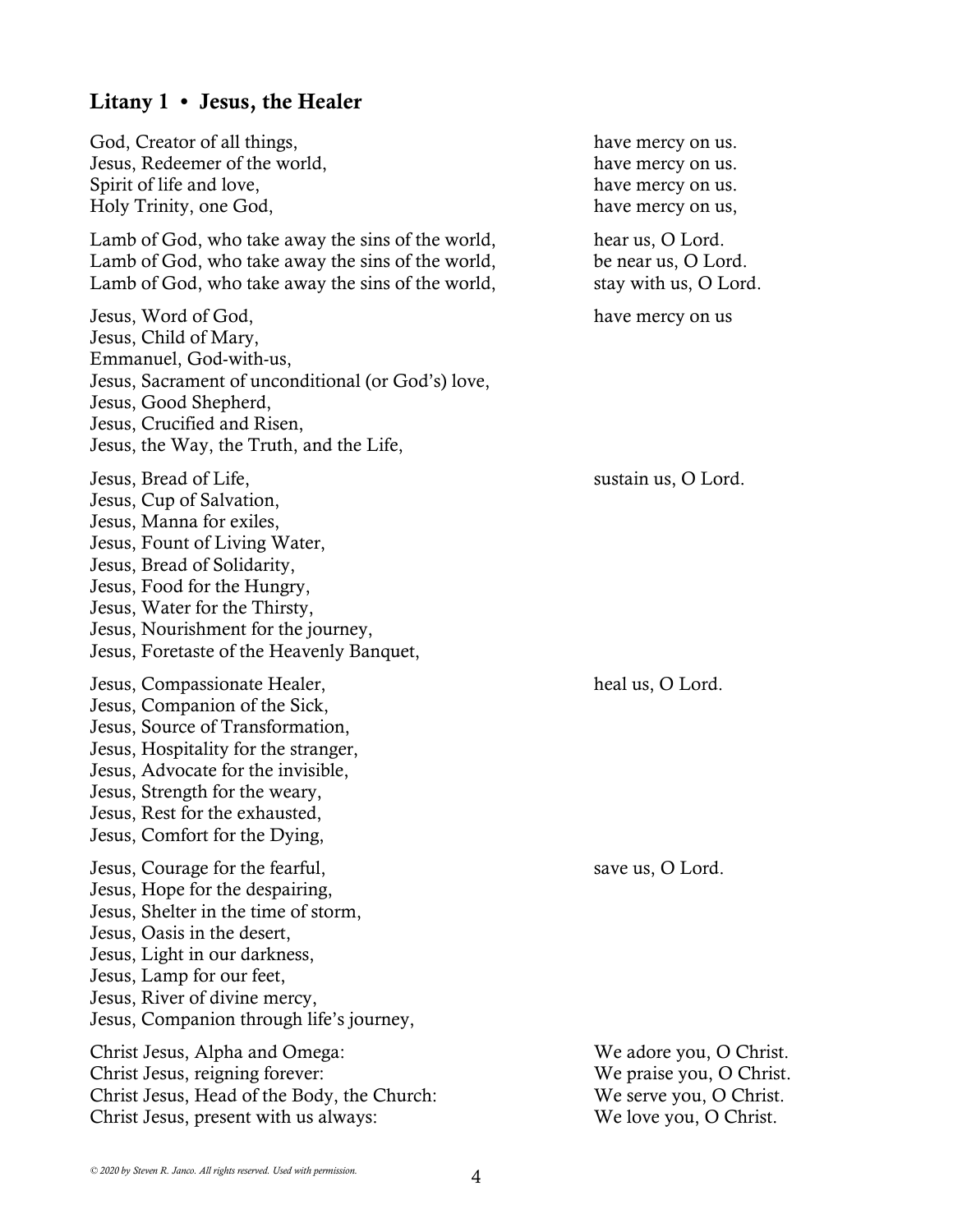# Litany 2 • Litany of Saints

| Lord, have mercy.                                                                                                                                                                                                                                                                 | Christ, have mercy.                  | Lord, have mercy. |                                                                                                                                                                                                                        |
|-----------------------------------------------------------------------------------------------------------------------------------------------------------------------------------------------------------------------------------------------------------------------------------|--------------------------------------|-------------------|------------------------------------------------------------------------------------------------------------------------------------------------------------------------------------------------------------------------|
| Holy Mary, Mother of God,<br>Our Lady of Guadalupe,<br>Our Lady of Lourdes,<br>Our Lady of Sorrows,<br>Our Lady of Perpetual Help,                                                                                                                                                |                                      | pray for us.      |                                                                                                                                                                                                                        |
| Holy Angels of God,<br>St. Michael,<br>St. Raphael,<br>St. Joseph,<br>St. Luke,<br>St. Agatha of Sicily,<br>St. Camillus de Lellis,<br>St. Frances Xavier Cabrini,<br>St. Martin de Porres,<br>St. Brigid,<br>St. Joan of Arc,                                                    |                                      | pray for us.      | emergency medical personnel<br>travelers, sick people<br>the church, a happy death<br>physicians<br>nurses<br>hospital workers, sick people<br>hospital administrators<br>public health service<br>healers<br>military |
| St. Edmund,<br>St. Lucy of Syracuse,<br>St. Natalia,<br>St. Gregory the Great,<br>St. Bernardine of Siena,                                                                                                                                                                        |                                      | pray for us.      | pandemics<br>epidemics<br>plagues, epidemics<br>plagues<br>respiratory systems                                                                                                                                         |
| St. Angela Merici,<br>St. Peregrine,<br>St. Rita of Cascia,<br>St. Jude Thaddeus,<br>St. Elizabeth of Hungary,<br>St. Vincent de Paul,<br>St. Teresa of Calcutta,                                                                                                                 |                                      | pray for us.      | sick people, people with disabilities<br>sick people, cancer patients<br>difficult causes or cases<br>desperate situations<br>care for people in need<br>care for people in need<br>care for the sick and the poor     |
| St. Francis of Assisi,<br>St. Rose of Lima,<br>St. Anthony of Padua,<br>St. Charles Lwanga & Companions,<br>St. Gemma Galgani,<br>St. John Baptiste de LaSalle,<br>St. Thomas Aquinas,<br>St. Catherine of Alexandria,<br>St. Juan Diego,<br>St. Cajetan,<br>St. Jane de Chantal, | Additional saints may be added here. | pray for us.      | families<br>families in distress<br>elderly<br>youth<br>students<br>teachers<br>colleges and universities<br>scholars and students<br>indigenous peoples<br>unemployed people<br>forgotten people                      |
| All holy men and women,                                                                                                                                                                                                                                                           |                                      | pray for us.      |                                                                                                                                                                                                                        |
| Christ, hear us.                                                                                                                                                                                                                                                                  | Lord Jesus, hear our prayer.         |                   |                                                                                                                                                                                                                        |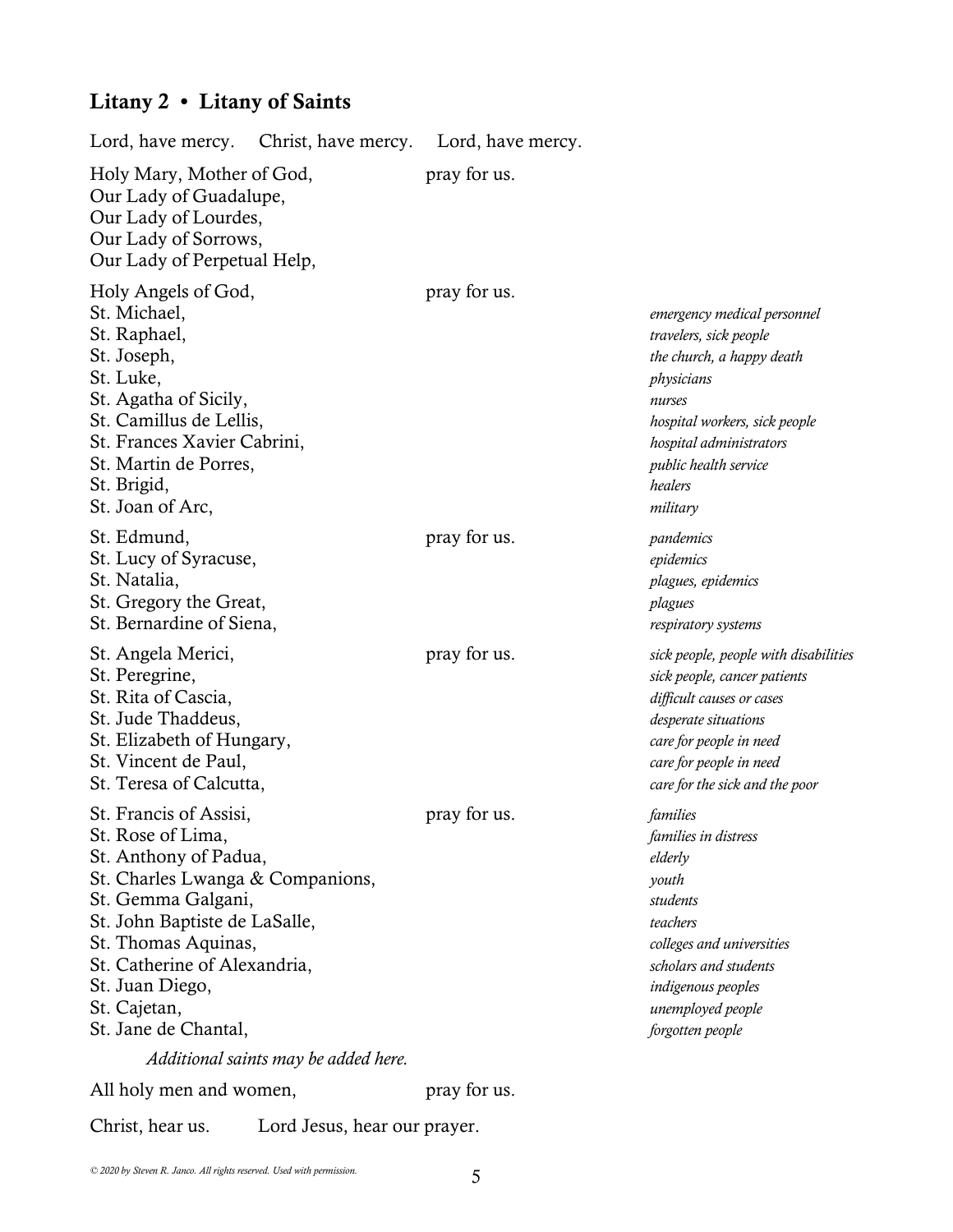#### Litany 3 • Litany of Intercession

*When prayed with a group, "Lord, hear our prayer" or another response may be added. Edit as needed.*

For researchers working to develop effective treatments and vaccines, For administrators, staff, and medical personnel working in hospitals, For paramedics, ambulance drivers, and all first responders, For active-duty service men and women, and for reservists called to serve, For all who care for nursing home residents, For psychologists, counselors, therapists, social workers, and hospital chaplains, For people who are sick with COVID-19, especially those who are seriously ill, For seniors and people with underlying conditions, who are especially vulnerable, For people in countries lacking sufficient resources to respond effectively to the crisis, For friends and loved ones who are unable to be together, For people who are feeling isolated, alone, or anxious, For troubled families who find extended time at home especially difficult, For federal, state, and local leaders of government, For the staff of FEMA & other emergency response agencies, For public health officials at the national, state, and local levels, For those charged with communicating official information to the public, For journalists, writers, reporters, broadcasters, and online news services, For families and individuals struggling with financial hardship, For small businesses struggling to stay afloat, For teachers and professors, school administrators, and staff members, For elementary, high school, and college students at home, For parents who are working and caring for children at home, For employees who are finding new ways to work remotely, For people who continue to work in essential positions, For mail carriers, delivery services, package handlers, and drivers, For staff who clean and sanitize buildings, For retail employees who are working longer shifts and additional days, For cooks, bakers, and servers who continue to provide meals, For volunteers who serve in food pantries, in homeless shelters, and at blood drives,

For people with resources who are sharing them generously,

For poets, composers, artists, and musicians,

For pastors, parish coordinators, and parish staff members,

For all who are finding innovative ways to provide pastoral care,

For those who are not following social distancing or "stay at home" directives, For those whose behavior puts themselves and others at risk,

For patience during fast-changing circumstances and long stays at home, For the courage to focus on long-term goals rather than short-term inconveniences, For greater faith during this time of uncertainty and doubt, For greater hope as we face an unknown future, For greater love as we share the burdens of the coronavirus pandemic,

*Additional petitions may be added.*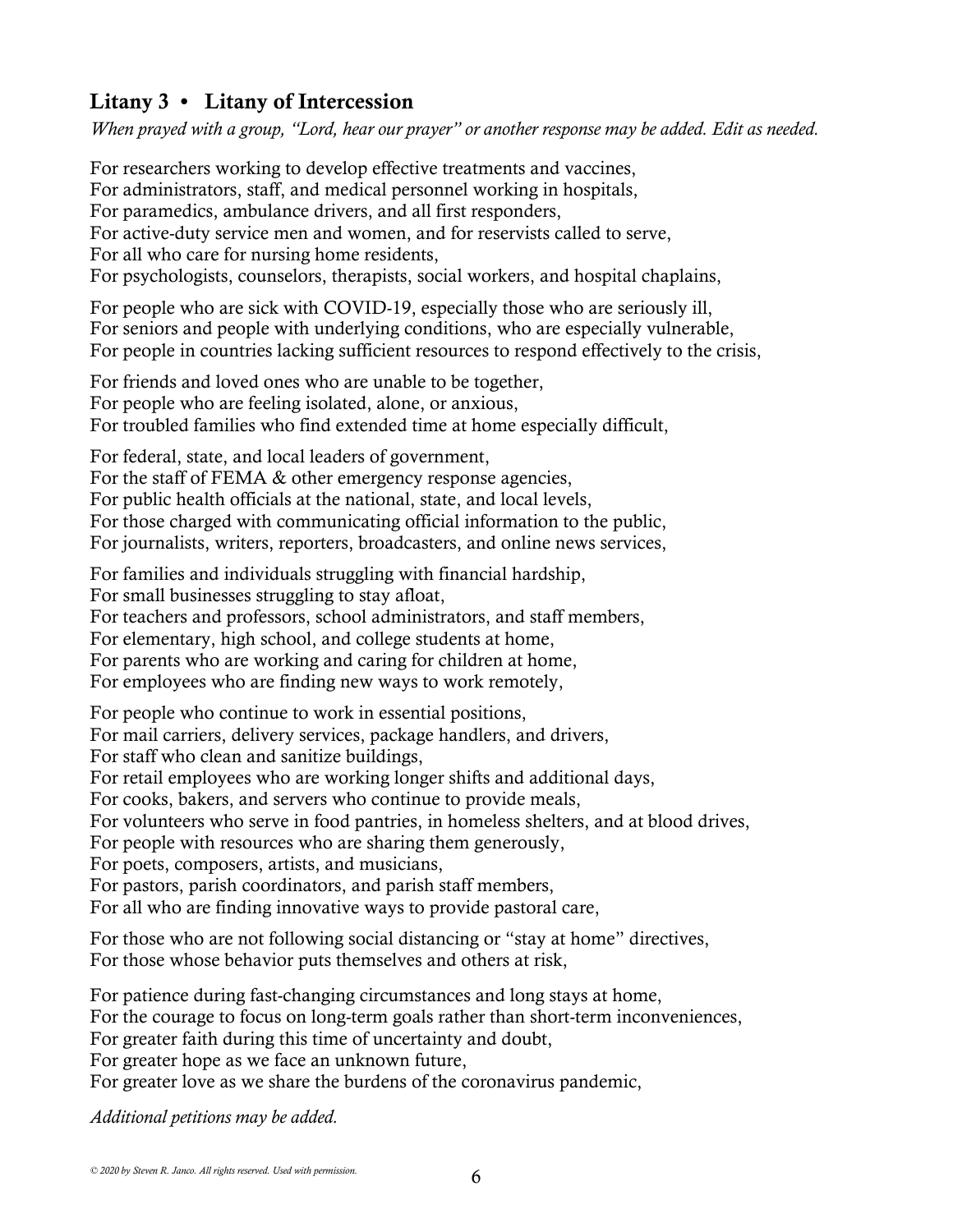### Concluding Prayer 1 • Grace Each Day

God of every age and place, during this time when the patterns of everyday life have been superseded by drastic measures and emergency directives, give us the grace to live each day as fully as possible. Give us patience when we grow restless. Give us determination to focus not on short-term inconveniences, but on everyday actions that contribute to the long-term good of all.

We pray through Christ our Lord.

#### Concluding Prayer 2 • Perseverance

O God, our rock of safety and our shelter in stormy times, listen to our cries and calm our fears. Help us to persevere through these difficult days with renewed faith, with trust in your compassionate care, and with the patience to hold on until a better day dawns.

We pray through Christ our Lord.

#### Concluding Prayer 3 • Courage

Loving and faithful God, we turn to you in our doubt, our disbelief, our fear. So much is unknown to us. The future is uncertain. We feel helpless, alone, worried.

Fill us with the courage to face whatever happens and the common sense to follow public health directives until the threat of the disease is diminished, friends and loved ones are able to reunite, people get back to work, and communities of faith gather once again to sing your praise.

We pray through Christ our Lord.

#### Concluding Prayer 4 • The Prayers of All

Eternal God, You alone created us. You alone sustain us. You alone give us life and breath each day.

Hear our prayers and those of the saints, as well as the cries of people everywhere who are suffering and afraid. Give us the heart to see beyond our own desires and needs, and to do whatever we can to foster the good of all.

We pray through Christ our Lord.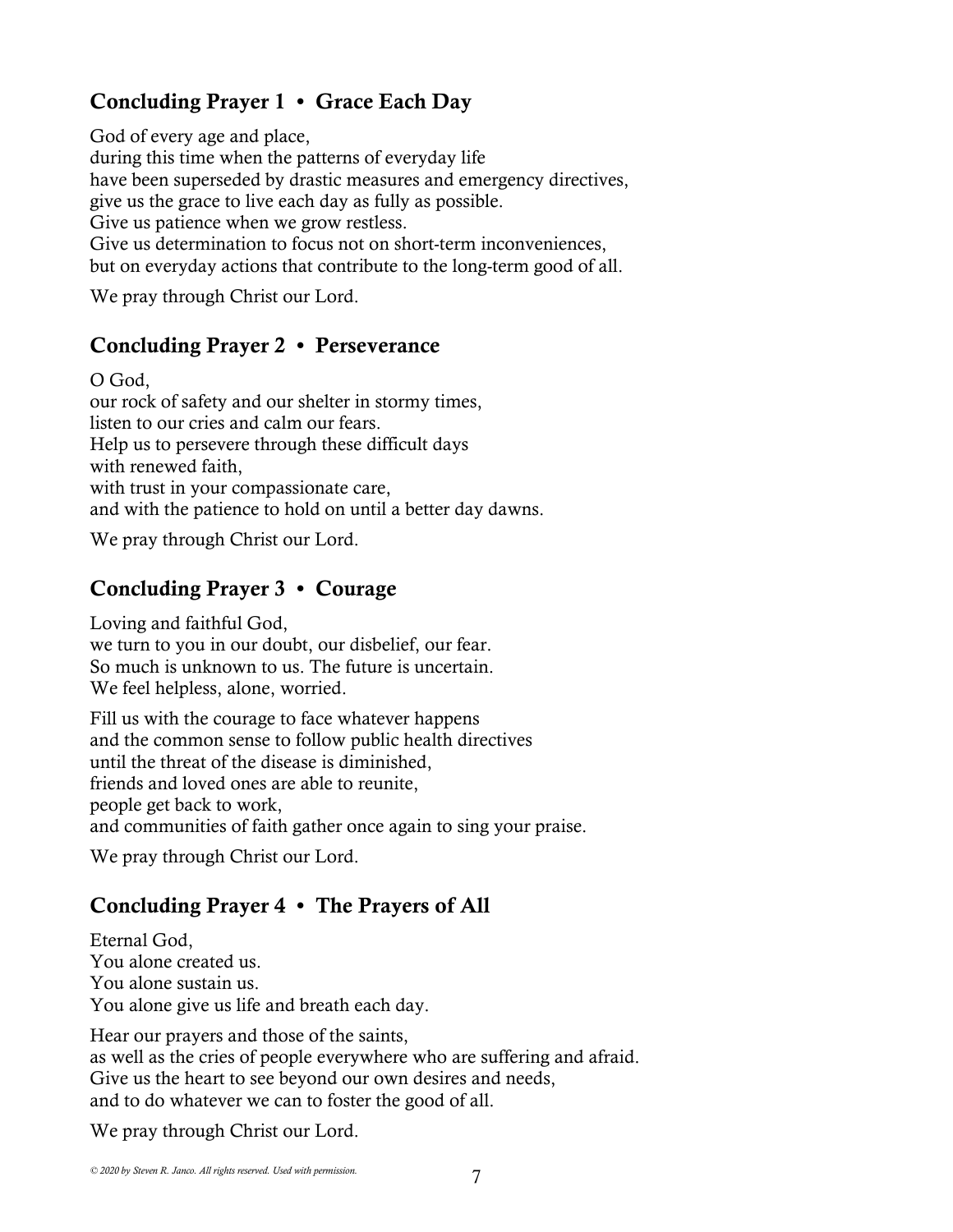#### Concluding Prayer 5 • Strength in Time of Storm

God our Sturdy Vine, in you we find nourishment and life. Apart from you, we cannot grow and flourish.

When strong winds toss us about and threaten to break our spirits, help us to remain flexible even as we cling to you.

Relying on your strength, may we weather every storm and, even when battered a bit, continue to bear fruit that will last.

We pray through Christ our Lord.

# Prayers for Specific Needs

#### For Healthcare Professionals

Giver of so many gifts, we thank you for the women and men who dedicate their lives to providing healthcare in our communities, *(and in a special way we thank you for… ).*

As they battle a virus that knows no distinctions, help them to care for the sick in safety, and with determination and compassion.

God, give them strength. God, renew their spirits. God, protect them from harm.

We pray through Christ our Lord.

#### For Teachers and Students

Fount of truth and wisdom, Jesus mentored his followers not only through dynamic preaching and creative teaching, but by the witness of his life and the example of his actions.

Watch over the dedicated teachers and students

 who, for a time, must leave behind in-person classes and, instead, connect online. Inspire all of us to find new ways to learn during this difficult time:

by sharing stories,

by practicing a new skill or taking on a project,

by reflecting on the dedication of doctors, nurses, and first responders,

by taking to heart the example of volunteers and workers who go the extra mile.

Help us to keep learning and growing as faithful and active disciples. We pray through Christ our Lord.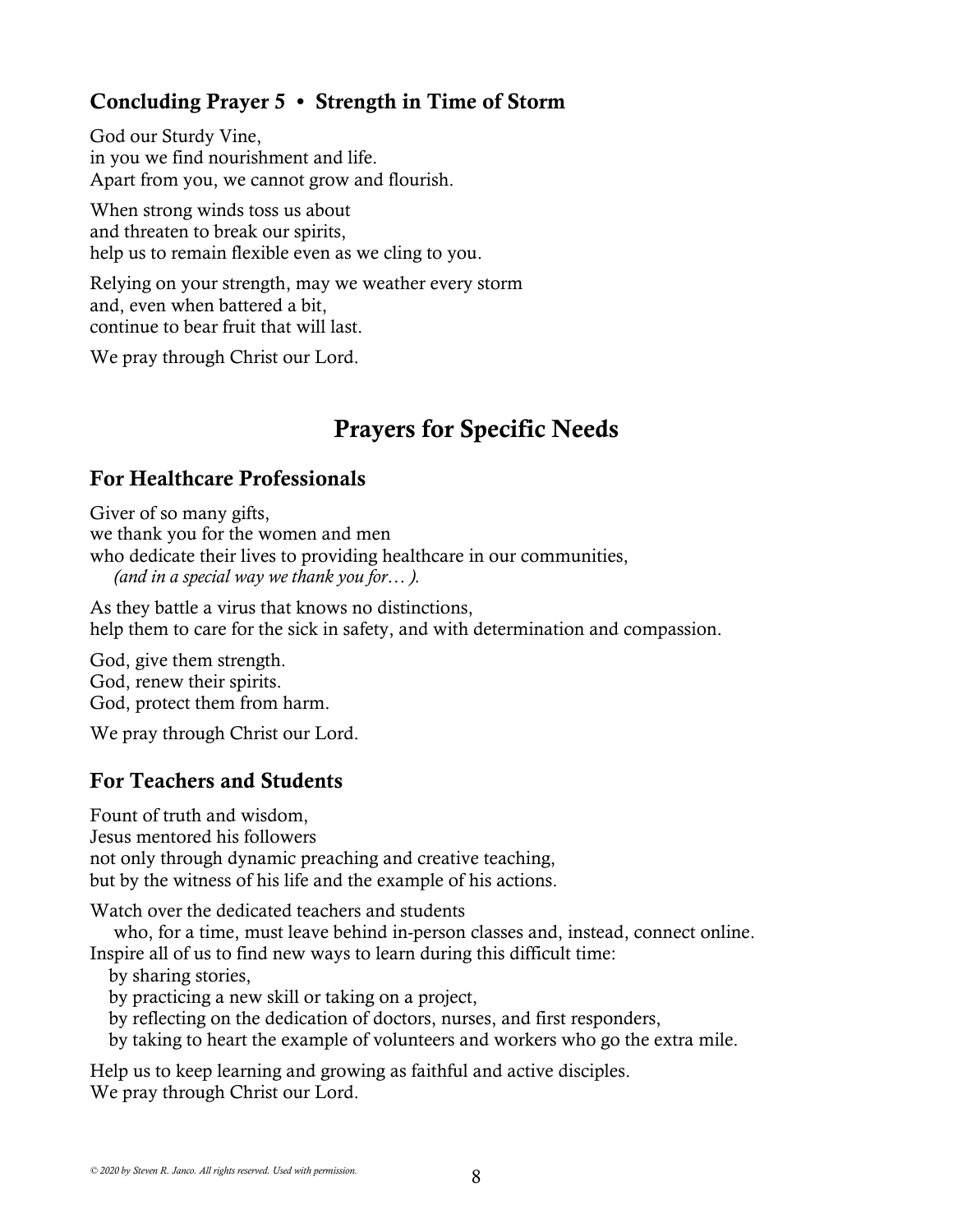#### For Workers and People Who Are Unemployed

God of Creation, the work of human beings is a participation in your continuing work of creation.

Watch over those who are working under difficult or dangerous conditions *(especially...)*. Help them stay safe.

Extend your support and care to those who have lost—or will lose—a job *(especially…).* Help them and their families to persevere.

Inspire people who are discovering innovative ways to address pressing needs.

Help all who turn new ideas into practical realities *(especially…).*

Help all of us to contribute to the common good to the best of our ability, through Christ our Lord.

#### For Medical Researchers

God of Compassion,

we give thanks for the breakthroughs of modern medicine, and especially for scientists who develop new medications and treatments and researchers who develop and test vaccines.

Give them the energy and stamina to do the painstaking research and testing required to demonstrate effectiveness and safety. May efforts to slow the spread of the virus buy precious time until reliable treatments and an effective vaccine change the course of the COVID-19 pandemic.

We pray through Christ our Lord.

#### For/with Seniors and People at Risk

God of Mercy, You never abandon your people. Your unconditional love is unfailing.

Uphold our sisters and brothers whose underlying conditions put them at risk for COVID-19, including the seniors in our families, communities, and nursing homes, *(and especially… ).*

During this time when physical separation is necessary, reassure them, and all of us, that bonds of faith, family, and friendship stretch beyond any distance or length of time.

We pray through Christ our Lord.